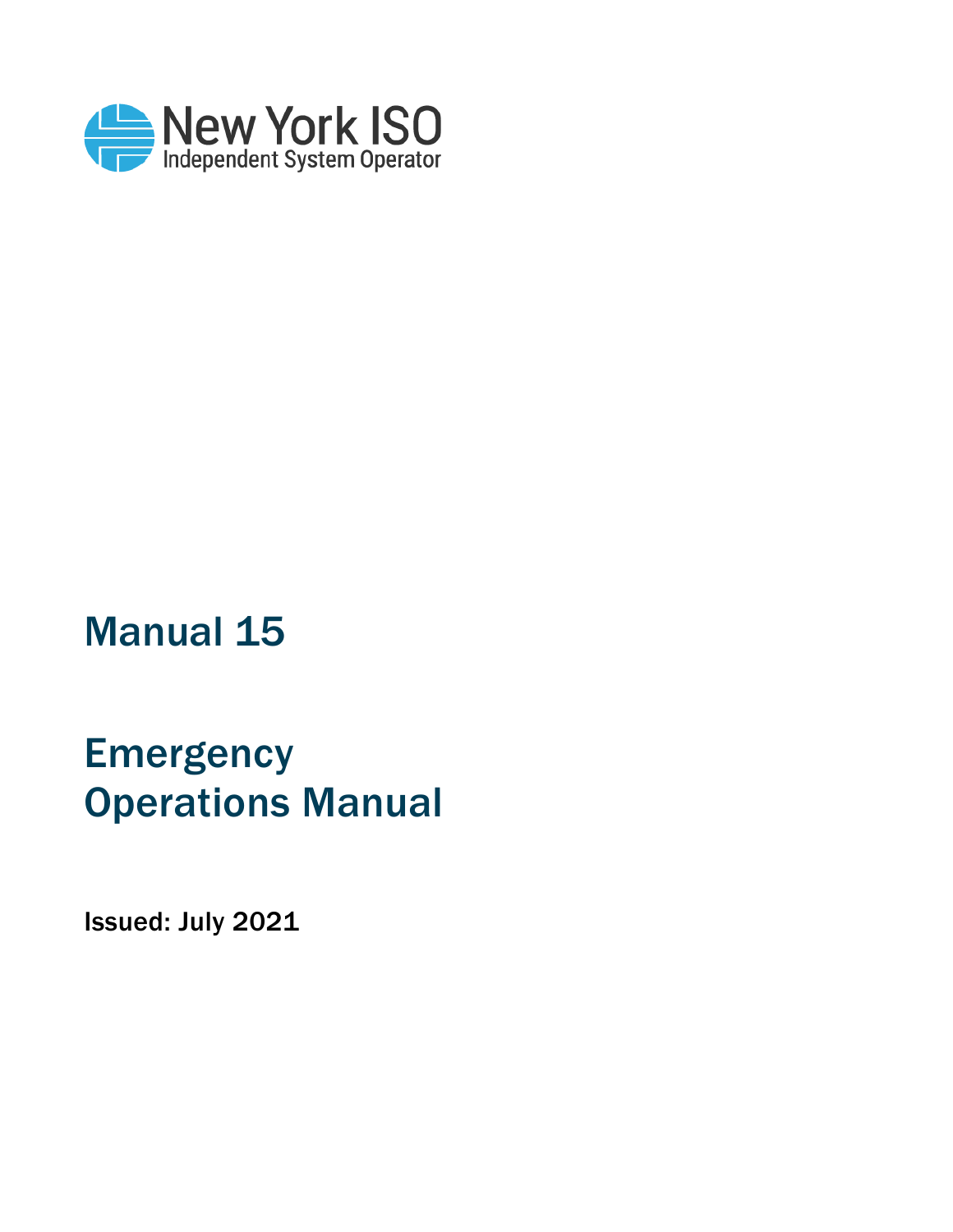

emergency occurs during a test and Load Shedding is required, the Load Shed Alarm System shall be activated.

## *NYISO Actions*

The NYISO shall perform the following:

- 1. Initiate the test.
- 2. Record TO test data and times on form [D-1, Attachment D.](#page--1-0)
- 3. Forward the test data and times to NYISO Grid Operations Management for review.

## *Transmission Owner Actions*

The TOs shall perform the following:

- 1. Initiate the test at TO level.
- 2. Report the following information to the NYISO:
	- System load at time of order
	- Time Load Shedding completed
	- Estimated amount of MW shed

## **9.3. Test Procedure for Requesting Voltage Reduction**

#### 9.3.1. Voltage Reduction test - simulated

At an appropriate time during on peak hours, the NYISO shall initiate a test of Voltage Reduction. The NYISO shall clearly indicate that it is a test and that a Major Emergency does not exist. The NYISO shall use the dialog specified in form [D-2, Attachment D.](#page--1-0) 

Upon being notified of the test, the TOs shall proceed through the steps that are normally required if an actual request to implement Voltage Reduction is given, without actually activating any Voltage Reduction devices.

## *NYISO Actions*

The NYISO shall perform the following:

- 1. Initiate the test.
- 2. Record TO test data and times on form D-2, Attachment D.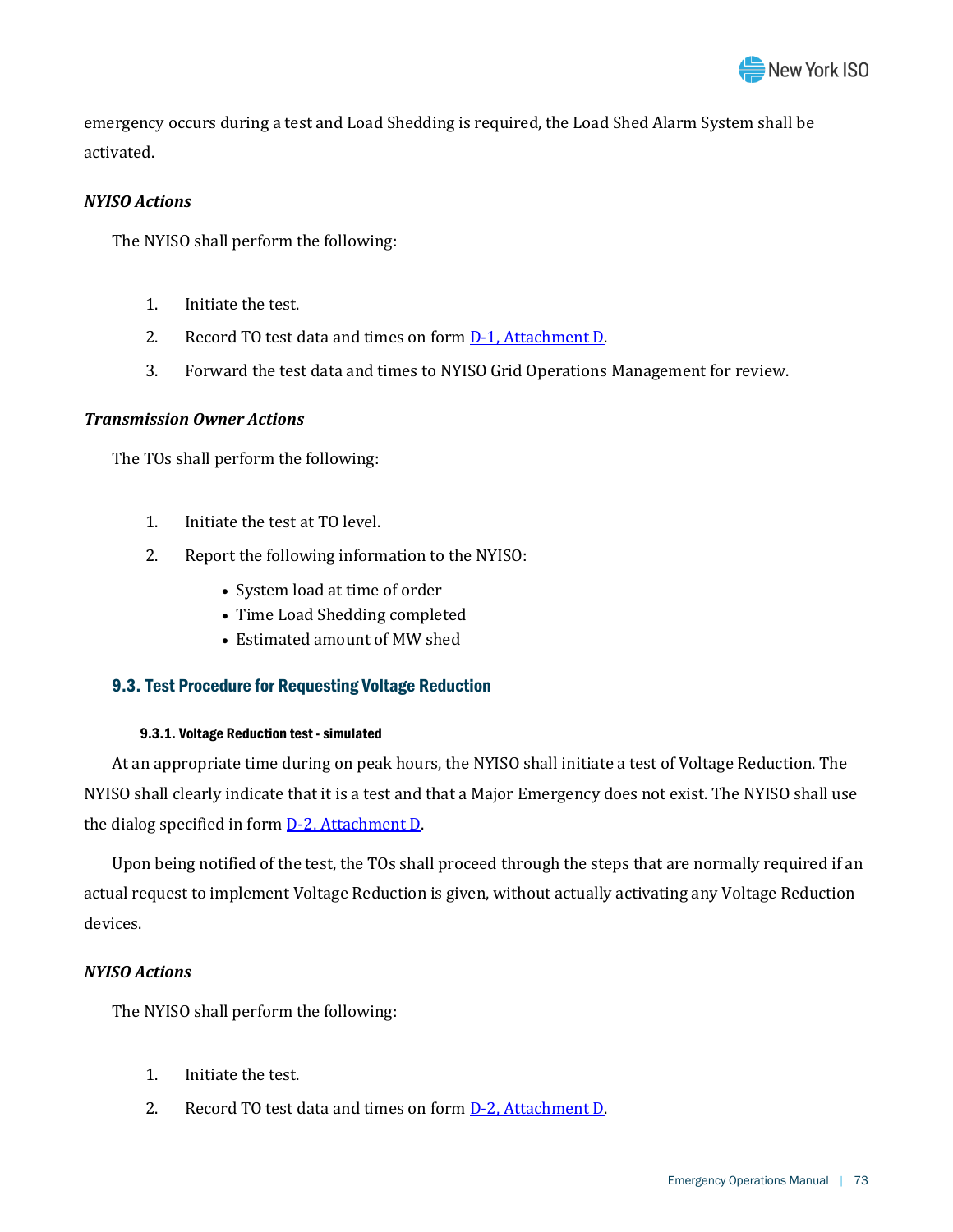

3. Forward the test data and times to NYISO Grid Operations Management for review.

#### *Transmission Owner Actions*

The TOs shall perform the following:

- 1. Initiate the test at TO level.
- 2. Report the following information to the NYISO:
	- System load at time of order.
	- Time notifications completed.
	- Estimated Load Relief achieved.

#### 9.3.2. Voltage Reduction test - actual

At an appropriate time during on peak hours, the NYISO shall initiate a test of Voltage Reduction. The NYISO shall clearly indicate that it is a test and that a Major Emergency does not exist. The NYISO shall use the dialog specified in form **D-7**, Attachment D.

Upon being notified of the test, the TOs shall proceed through the steps that are normally required to implement Voltage Reduction, activating the appropriate Voltage Reduction devices.

#### *NYISO Actions*

The NYISO shall perform the following:

- 1. Initiate the test.
- 2. Record TO test data and times on form [D-7, Attachment D.](#page--1-0)
- 3. Forward the test data and times to NYISO Grid Operations Management for review.

#### *Transmission Owner Actions*

The TOs shall perform the following:

- 1. Initiate the test at TO level.
- 2. Report the following information to the NYISO:
	- System load at time of order.
	- Time notifications completed.